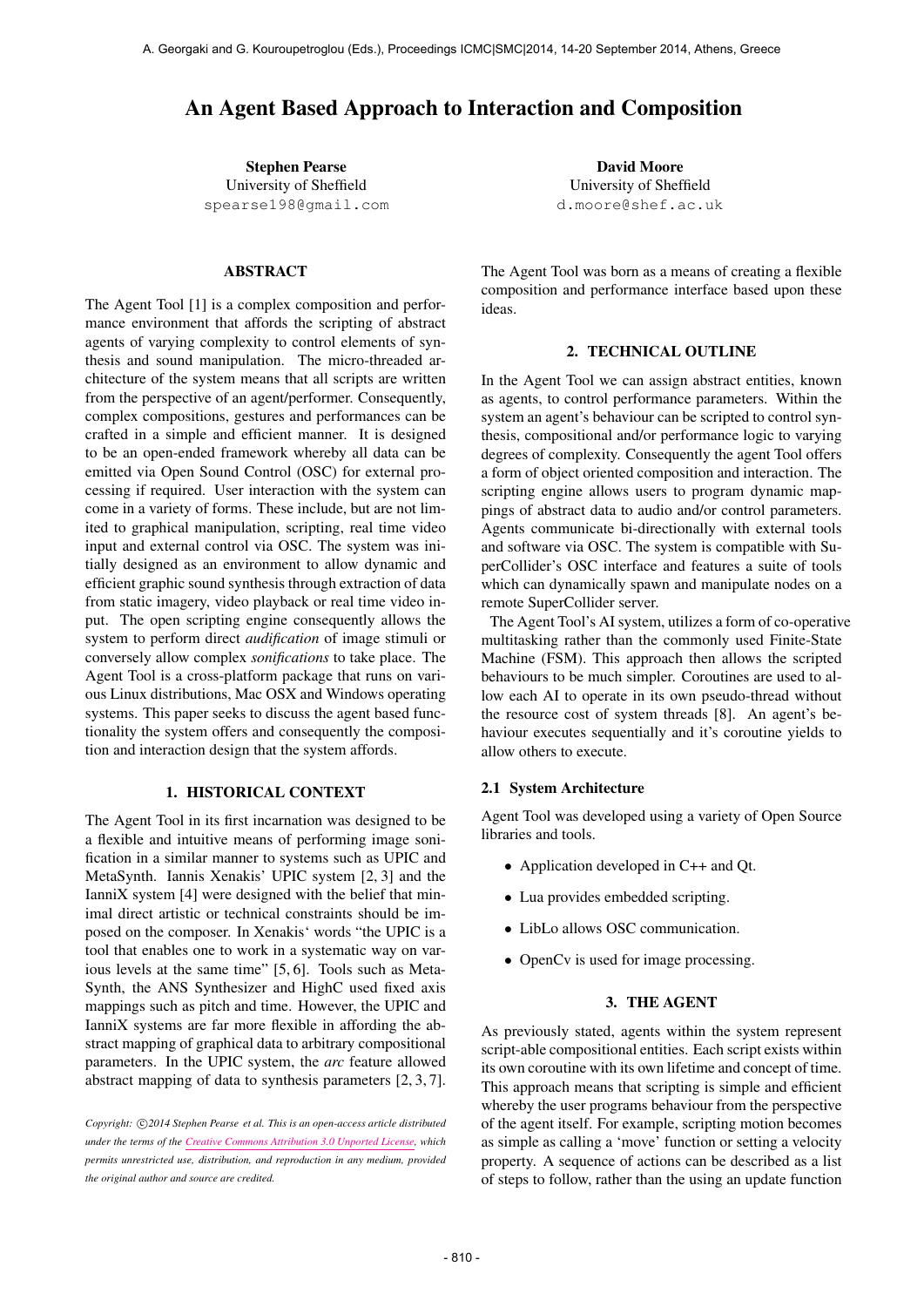

Figure 1. Agent Tool 's Graphical User Interface

that would be necessary in a FSM implementation . Such an approach means that agents can represent sequences of varying lengths, from entire compositions to finite musical gestures. New agents can be instantiated from within the Graphical User Interface (GUI) in real time.

In the Agent Tool Version 1.0, agents exist within a twodimensional canvas which they can traverse as the user sees fit. Any agent within the system has a variety of *properties* which can be manipulated, extracted or set in real time. Properties can exist to store a variety of data types, floating point or integer values, boolean states, strings of text or two dimensional vectors. When an agent is created it is given a set of properties by default . These properties include positioning and velocity vectors, lifetime/duration, mass, thrust and a string representing the name of a SuperCollider synthesizer to spawn (known as a SynthDef). Upon setting the 'SynthDef' property, either in the GUI or from within the scripting engine, all control properties will be bundled into a OSC message spawning a SuperCollider node of the appropriate type. This link to synthesis is optional. Agents can exist purely as control structures. The system imposes no direct mapping strategies or constraints on the user. Mappings can be dynamically changed over time, for example if a set of conditions are met. Furthermore, the user can directly choose the mapping of properties within the GUI.

#### 3.1 Scripting API

Vaggione [9] and Dahan [10] both argued that time within a system should not act as a shared constant, instead, tools should allow the traversal of various time scales at once as a reflection of how the composer works [11]. The Agent Tool echoes this sentiment ensuring that all events occur on individual and relative time-scales to each other.

Each agent exists within its own coroutine. A direct result of this is that each agent has its own concept of time. Consequently it is possible to construct definitive compositional events and gestures by spawning agents . Sequences of events are created through repeated spawning or by agents that themselves spawn child agents . Furthermore, this approach affords the creation of relative sequences of events.

At any given time a user can load new scripted behaviours into the system. Upon loading a script, the system monitors the state of that file so that if the script is altered by another software package, it is reloaded instantaneously. To create an agent the user has to fulfil two requirements. AI behaviours are defined using a single Lua function with a special prefix ('ai<sub>-</sub>'). These behaviour functions are then made available within the GUI for the user to spawn as agents . In effect these functions represent the 'brain' of the agent .

Listing 1 illustrates how a user can create a simple agent that utilizes its horizontal and vertical positioning to control stereo pan positioning and pitch respectively. Behaviour functions such as 'setp()', 'getp()' and 'addp()' allow an agent to modify their own state or store data.

```
function ai_HelloWorld ()
     initai()
    local position = getp("pos")addp ("freq", position: y())
    local worldsize = getworldsize
        \left( \right)addp ("pan", ((position: x /
        worldsize ) * 2 -1 )
    addp ("amp", 0.8)
     setp ("SynthDef", "default")
     pau se(1)die()
```
end

Listing 1. A complex "Hello World" agent

The software provides a rich and varied Lua interface allowing the crafting of a variety of agent behaviours. The API affords control over: agent relationships; agent spawning; image retrieval/writing; the mapping of controls and/or synthesis components and the amount of user control within the GUI.

#### *3.1.1 Relationships and Interactions*

Any agent within the system can have a near infinite number of child agents . At any time an agent has the ability to spawn other agents of any given type. These new agents can exist as children of the parent agent , or can be assigned to exist within the active 'world'. All agents consequently have the ability to manipulate all of their child agents by setting the child's properties. It is possible for agents to monitor the properties of all child agents . In practice this can be used to monitor the amplitude, spatial positioning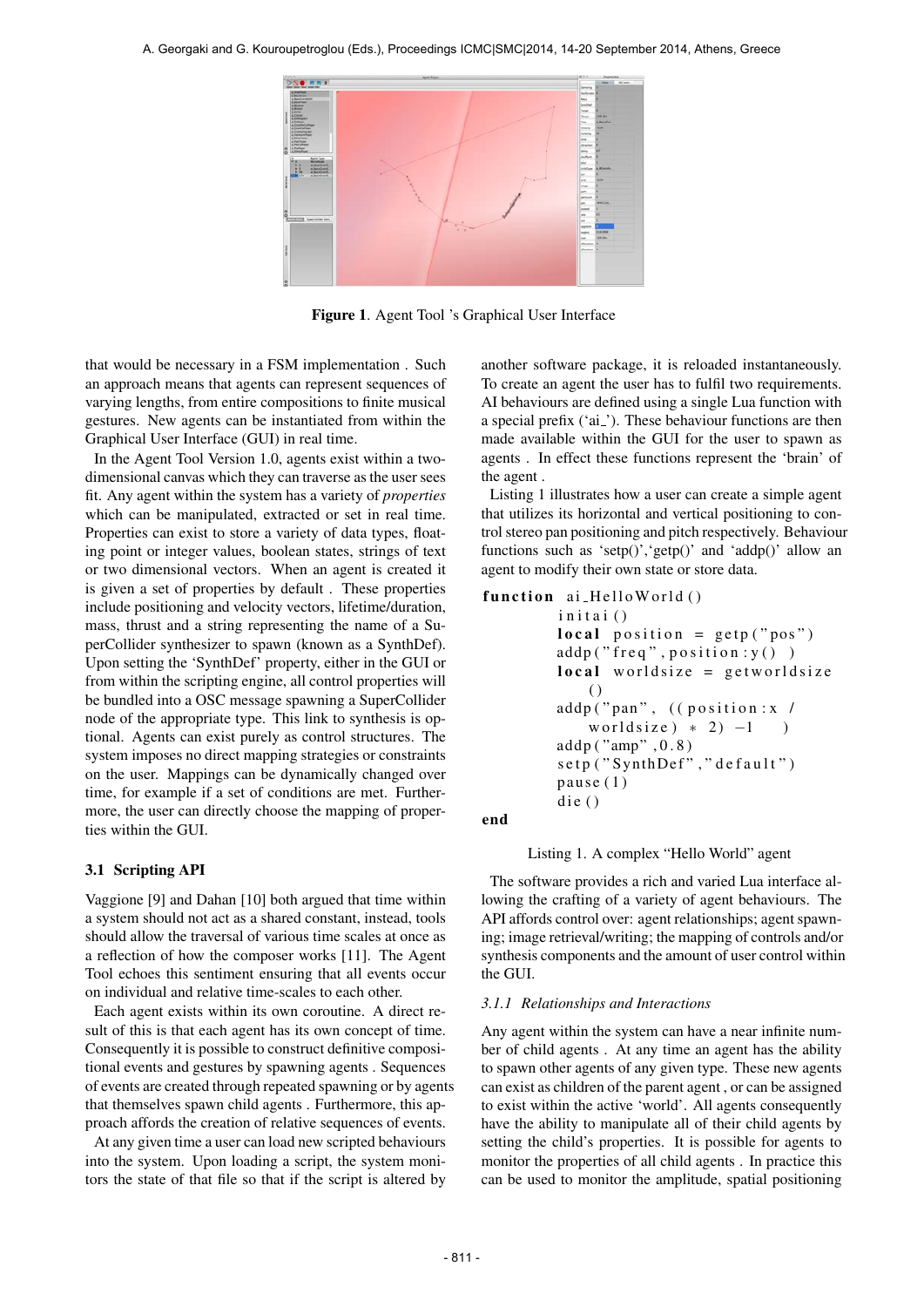and harmonic content of child agents . A parent agent can directly manipulate whole collections of agents to achieve consonance or dissonance. across the properties of collections of agents .

Whilst agents do not implicitly create audio, it is possible to utilize the hierarchical relationship within the framework to create 'control' agents which may indirectly create sonic events. One could consider these control agents as defined sonic objects or sequences.. Through this technique it is possible to realize highly complex forms of granular synthesis whereby the user interacts primarily with a agent whose job it is to simply spawn hundreds of child 'grains'. It is entirely up to the user to decide what these child grains should be, whether they should generate sonic material, or whether they themselves act control further agents . This affords recursive compositional ideas to be realised.

#### *3.1.2 Image Audification and Sonification*

The Agent Tool allows users to use static imagery, video files and live webcams as image stimuli within the system. The open nature of the system allows direct *audification* akin with systems such as MetaSynth and the ANS Synthesizer, as well as abstract *sonifications* such as those found in UPIC, IanniX and to some extent the 'Music Sketcher' [2, 3, 12, 13]. Whilst these systems are limited to static imagery, the Agent Tool allows real time stimuli and the ability for scores can be 'scanned' in via the usage of an attached web-cam.

As previously discussed, the Agent Tool does not impose a set mapping strategy. Consequently, the way in which an agent reacts to image stimuli can be scripted. For example, colour data can be read as a means of dictating the pitch and amplitude of an oscillator (akin with the *audification* approach of MetaSynth). However, unlike MetaSynth, a user of the Agent Tool can freely dictate the part of the image used to control a synthesis voice. Each voice can have completely independent synthesis algorithm. Similarly, these voices can be replaced with filters or delay units to which another sound source/performer may be rooted through. In these instances, the colour intensity at the location of the agent can be used to dictate the amplitude or wet/dry mix of an effect.

On the other hand imagery can be used purely as control data in the creation of a higher level system. For example, it is possible to use colour data to dictate whether an agent should continue to exist. The 'checkLife()' function (see listing 2) that comes with the system can be invoked at any time from a behaviour script, and kills an agent if the average colour component at its position drops below a threshold.

```
function checkLife (threshold)
     if getmeancol(0) \leq threshold
         then
              \text{die}()return true
```
end

Listing 2. The 'checkLife' function.

Conversely, it is possible for the image data to dictate the spawning of new agents . The 'spawnLife() ' function (see Listing 3) can be used to spawn agents of the users choosing when the average colour component exceeds a threshold. An advanced form of this function allows the spawning of agents when specific colours are found within an image.

```
function spawnLife (threshold, parentId,
a g e nt Type)
      if getmeancol(0) >= threshold
          then
                s p a w n r e l a t i v e (p a r e n t I d
                    , 1, agentType, 0, 0)return true
```
end

Listing 3. The 'spawnLife' function.

As well as extracting colour data directly from directly under the agent , it is also possible to read the image from any point that the user dictates. This feature allows for far more complex image analysis. In another example agents are programmed to be attracted to, or repulsed by certain image components. The system comes with a function that returns a vector to the closest position within a circular radius where a colour components exceeds a threshold. If the returned vector is used to influence an agent's velocity, agents will be attracted to or repelled from specific colours. In combination with a web-cam it is consequently possible to use real word items and environments to enforce motions and interactions with agents .

It is also possible for agents to draw colour data onto an image surface within the system. This affords agents a means of communicating via the image. One agent can deposit information in the image, whilst another can read and react to the changing image. Image functions allow the composer to create self generating sonic landscapes. They can interact both through the Agent interface and the live image interface. Another example, is the possibility of graphically 'scoring' image stimuli on paper and scanning into the system to create repeatable simulations and performances.

#### *3.1.3 Tracking*

Through the API one agent can track another agent . Agents can perform queries such as 'Is agent within a circular radius?' or 'Find the closest agent?'. Consequently, it is possible to create agents that are attracted to or repelled by others. The software also features an example behaviour that implements Reynold's famous 'Boids' flocking algorithm [14] whereby an agent 's position and velocity is dictated by rules of *separation*,*alignment* and *cohesion*. In combination with real-time user input (by user interface, image stimuli or external controller) the user can interact with this simulation in real-time. Furthermore, the user has the ability to adapt the provided agent function, mapping agent properties to sonic properties as they see fit.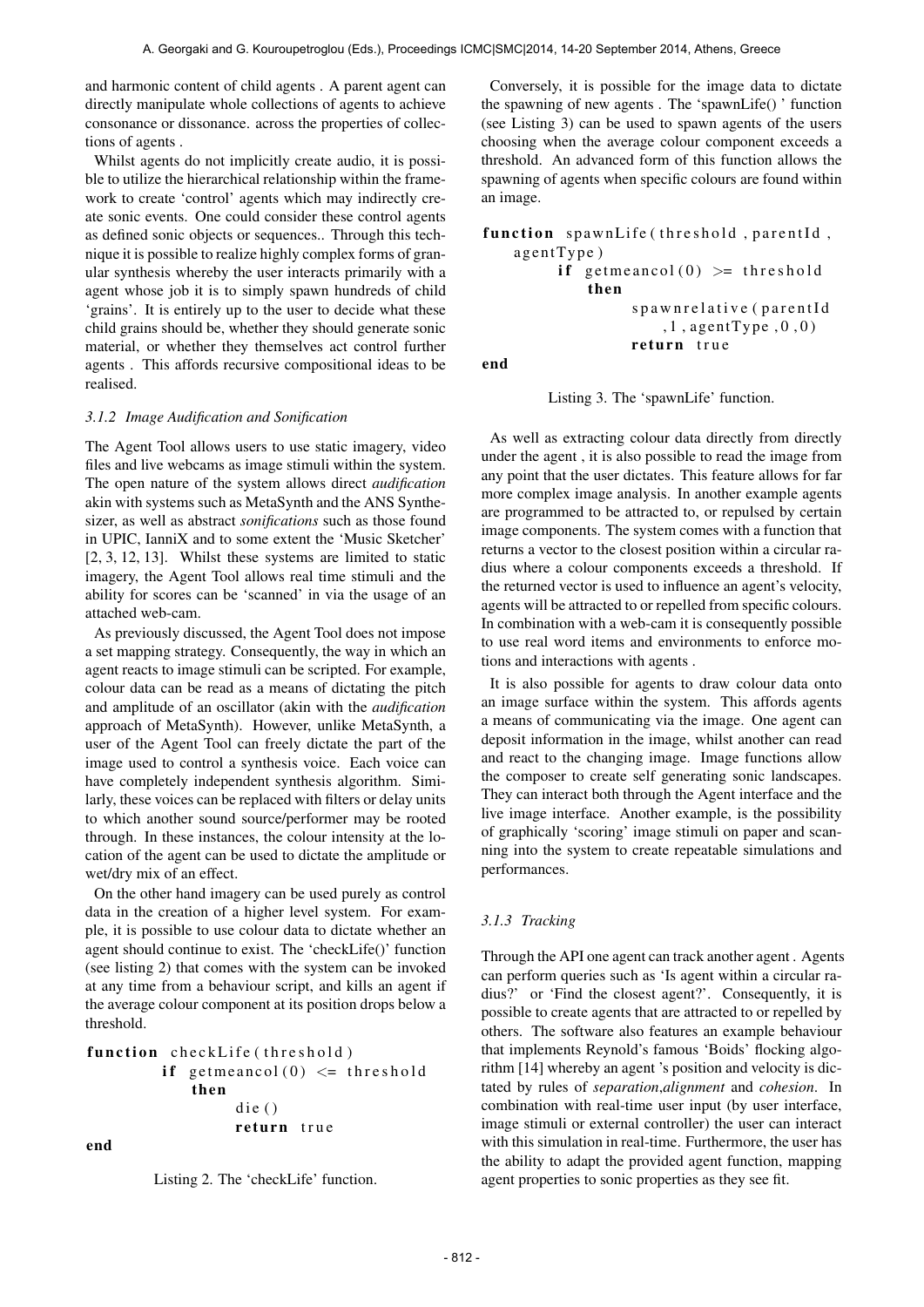

Figure 2. Agent Tool using a web-camera to perform a basic form of hand tracking

#### *3.1.4 External Controller Support*

Every agent property can be set via OSC. This enables external control from a wide range of software and hardware controllers. Future iterations of the system will allow direct input, and consequently script-able interaction with both Leap Motion and Kinect controllers.

# 4. AGENT BASED INTERACTIONS

Agent Tool allows users to design (and consequently compose) materials that are entirely relative to one another. Rather than instantiating or controlling items, synthesis or manipulation at a global level, it is possible to sequence events and relationships that are relative to one another. Consequently, this allows for a much more dynamic and 'reactionary' approach to composition and performance in allowing the user to vary when agents are instantiated in performance, be it in front of an audience or within the studio. The system enables the crafting of materials and interactions based purely upon defined relationships and logic which can be realised in a non-linear fashion.

As agents are abstract entities and can exist merely as controllers or objects that directly control synthesis, the amount of interaction that the user has can vary depending on the given context. Similarly, as there are no implicit mappings within the framework, OSC can be emitted in a format that the user so wishes from within the environment. Furthermore, these mappings can vary over time and can potentially react to elements within the environment. It is therefore possible to create hybrid forms of instruments that are both *reactive* and *generative*. Crucially, the multitasking framework the system is built upon allows interactions to be crafted and executed efficiently.

#### 5. MUSICAL CONTEXTS

Two vastly different acousmatic works have been composed by the author using Agent Tool, *Liten Röst* (2014) and *Mikro Studie A+B* (2014). Each of these works represents a different set of compositional methodologies and implementations. *Liten Röst* on the one hand is a *texture carried* work exploring the purity of the female voice. *Mikro*

*Studie A+B* on the other hand is a study in flocking microsound and is completely *gesture carried* [15]. The usage of Agent Tool varied substantially across these two works, both in terms of agent and interaction. In both instances however, agents were used to spatialize materials of several configurations of speakers.

In the context of *Liten Röst* Agent Tool was used to design a collection of instruments utilizing different forms of granular synthesis that should then be explored through real time interactions with the system. The author subsequently interacted with a collection of control agents that each in turn spawned and subsequently controlled a variety of synthesis parameters of child grains. A suite of different child grains were designed, each using different forms of logic to control their behaviour. For example, one of the control agents dictated different flocking attributes of its children whereas another controlled what attributes of real time video could be analyzed and synthesized.

The scripting of spatialization within these works became highly intuitive via the parent child relationships of the system. In both contexts control agents were used to represent single speakers and the distance of child (or non-child) agents from these controls would represent the amplitude of that source in that speaker. Consequently it became easy to reposition and script the motion of these speakers across time.

As a composer, utilizing hundreds of different agent instances, each with their own unique parameter mappings within the same framework, offered a highly efficient workflow yielding very complex sonic results. With all of the agents within the system reacting to one another, the instruments became highly 'learnable through usage. Once an agent or set of agents were learnt through practice, it then became possible to score sections of the work within the scripting API.

The scripting of complex sonic relationships and passages consequently became the focus of the work *Mikro Studie A+B* with real time interaction being strictly prohibited. The flexibility of the system was not without its drawbacks however. Often being confronted with endless possibilities, the scripting engine itself somewhat limited compositional activity. It was only through the design of real